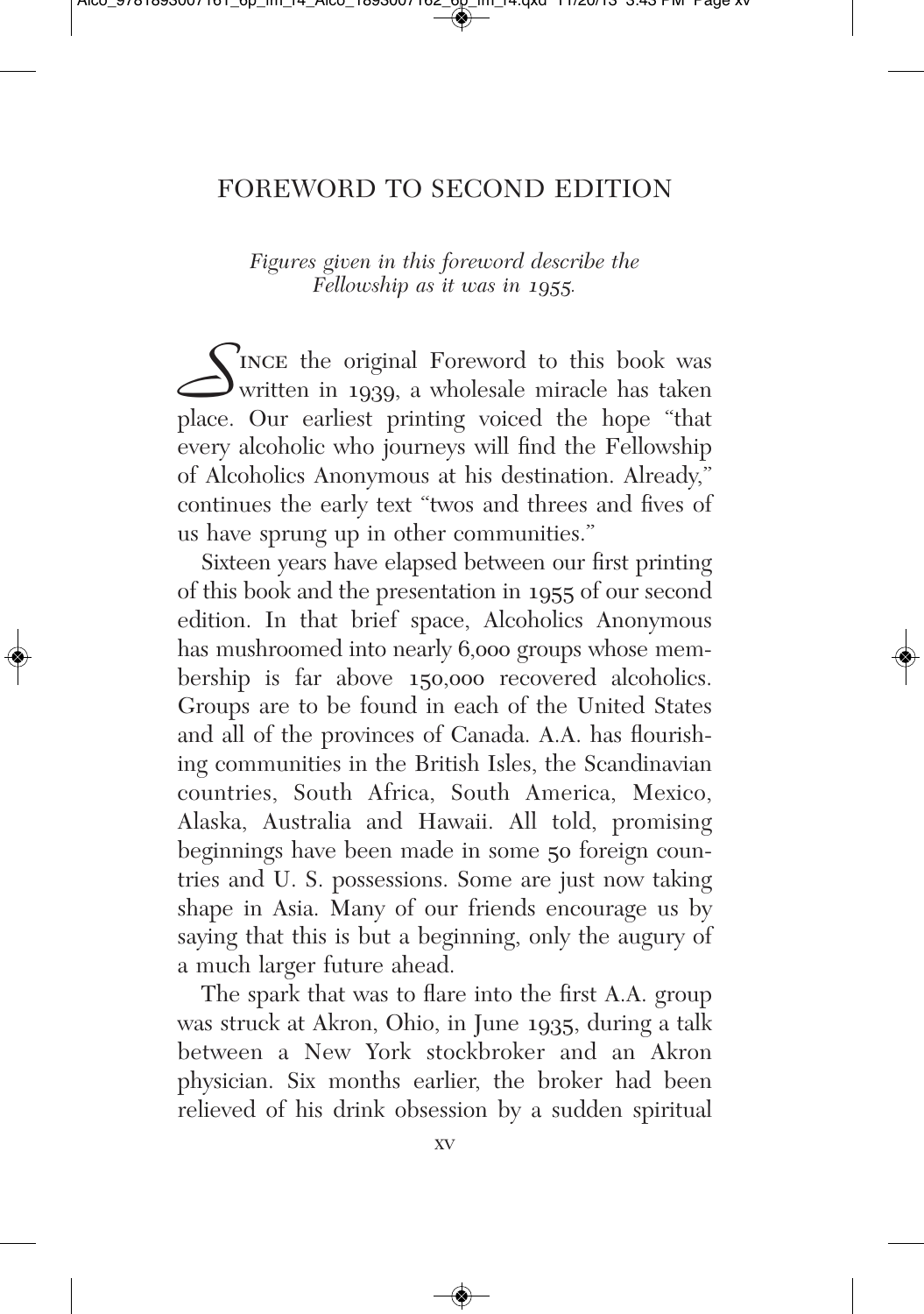experience, following a meeting with an alcoholic friend who had been in contact with the Oxford Groups of that day. He had also been greatly helped by the late Dr. William D. Silkworth, a New York specialist in alcoholism who is now accounted no less than a medical saint by A.A. members, and whose story of the early days of our Society appears in the next pages. From this doctor, the broker had learned the grave nature of alcoholism. Though he could not accept all the tenets of the Oxford Groups, he was convinced of the need for moral inventory, confession of personality defects, restitution to those harmed, helpfulness to others, and the necessity of belief in and dependence upon God.

Prior to his journey to Akron, the broker had worked hard with many alcoholics on the theory that only an alcoholic could help an alcoholic, but he had succeeded only in keeping sober himself. The broker had gone to Akron on a business venture which had collapsed, leaving him greatly in fear that he might start drinking again. He suddenly realized that in order to save himself he must carry his message to another alcoholic. That alcoholic turned out to be the Akron physician.

This physician had repeatedly tried spiritual means to resolve his alcoholic dilemma but had failed. But when the broker gave him Dr. Silkworth's description of alcoholism and its hopelessness, the physician began to pursue the spiritual remedy for his malady with a willingness he had never before been able to muster. He sobered, never to drink again up to the moment of his death in 1950. This seemed to prove that one alcoholic could affect another as no nonalcoholic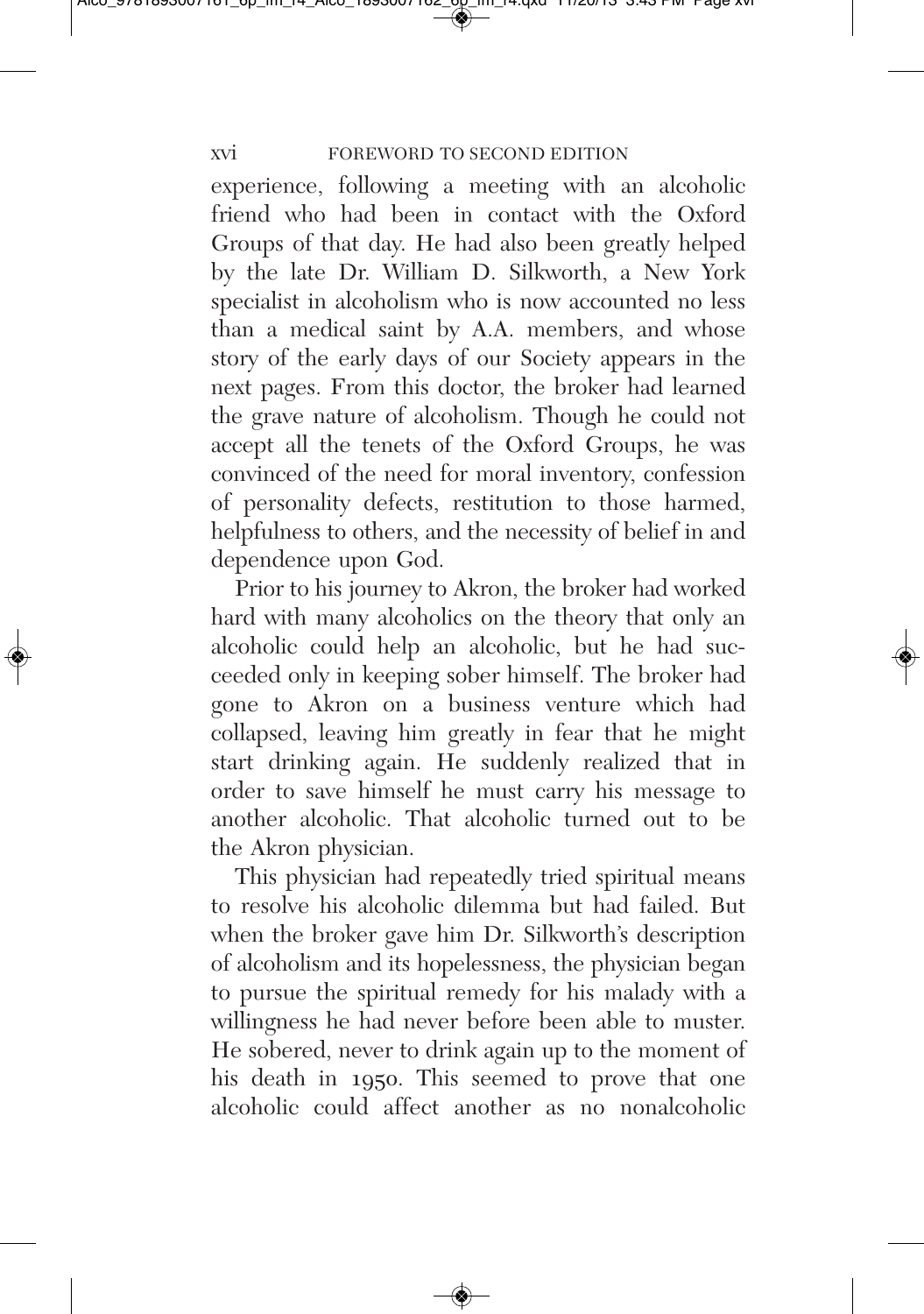could. It also indicated that strenuous work, one alcoholic with another, was vital to permanent recovery.

Hence the two men set to work almost frantically upon alcoholics arriving in the ward of the Akron City Hospital. Their very first case, a desperate one, recovered immediately and became A.A. number three. He never had another drink. This work at Akron continued through the summer of 1935. There were many failures, but there was an occasional heartening success. When the broker returned to New York in the fall of 1935, the first A.A. group had actually been formed, though no one realized it at the time.

A second small group promptly took shape at New York, to be followed in 1937 with the start of a third at Cleveland. Besides these, there were scattered alcoholics who had picked up the basic ideas in Akron or New York who were trying to form groups in other cities. By late 1937, the number of members having substantial sobriety time behind them was sufficient to convince the membership that a new light had entered the dark world of the alcoholic.

It was now time, the struggling groups thought, to place their message and unique experience before the world. This determination bore fruit in the spring of 1939 by the publication of this volume. The membership had then reached about 100 men and women. The fledgling society, which had been nameless, now began to be called Alcoholics Anonymous, from the title of its own book. The flying-blind period ended and A.A. entered a new phase of its pioneering time.

With the appearance of the new book a great deal began to happen. Dr. Harry Emerson Fosdick, the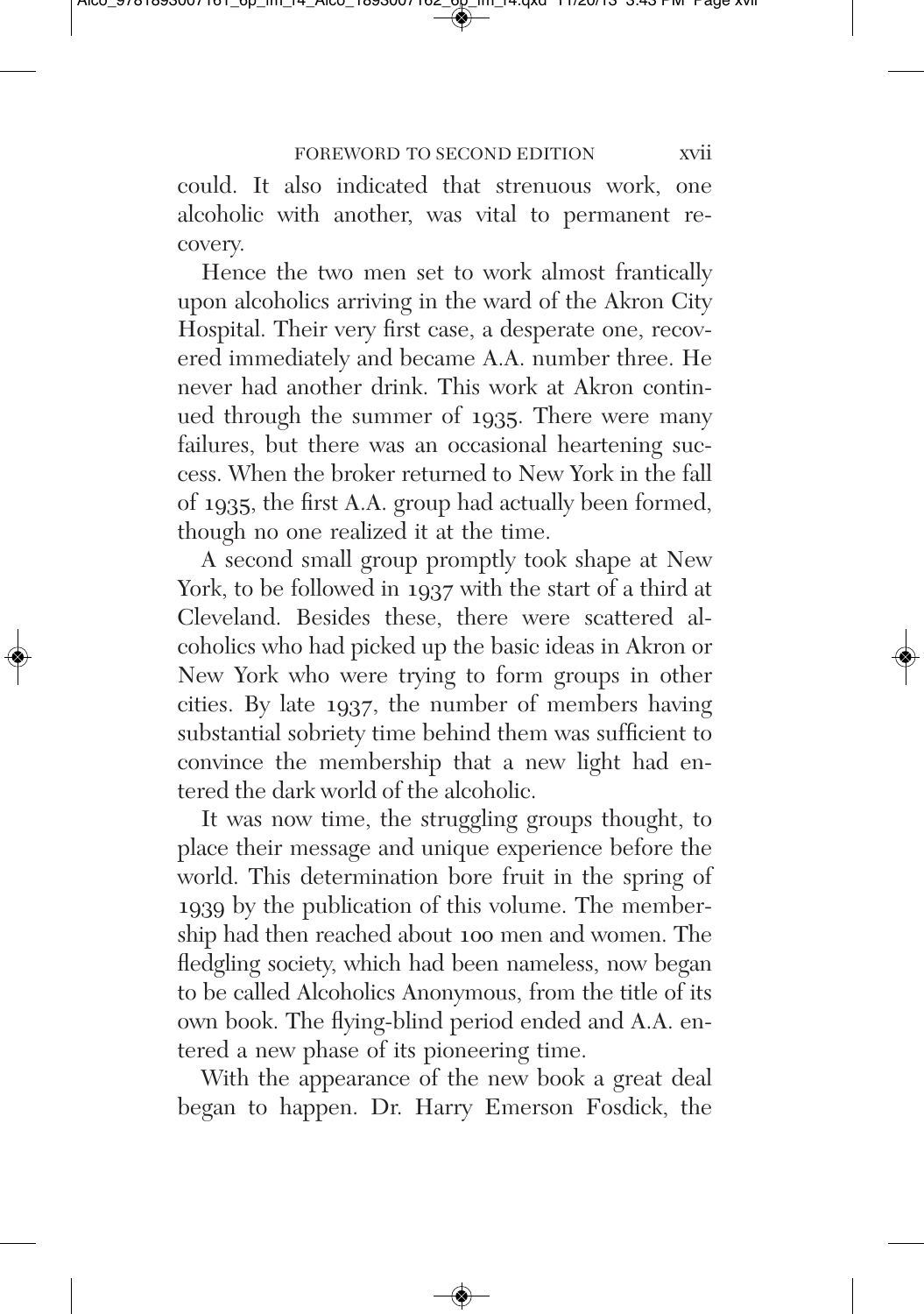noted clergyman, reviewed it with approval. In the fall of 1939 Fulton Oursler, then editor of *Liberty,* printed a piece in his magazine, called "Alcoholics and God." This brought a rush of 800 frantic inquiries into the little New York office which meanwhile had been established. Each inquiry was painstakingly answered; pamphlets and books were sent out. Businessmen, traveling out of existing groups, were referred to these prospective newcomers. New groups started up and it was found, to the astonishment of everyone, that A.A.'s message could be transmitted in the mail as well as by word of mouth. By the end of 1939 it was estimated that 800 alcoholics were on their way to recovery.

In the spring of 1940, John D. Rockefeller, Jr. gave a dinner for many of his friends to which he invited A.A. members to tell their stories. News of this got on the world wires; inquiries poured in again and many people went to the bookstores to get the book "Alcoholics Anonymous.'' By March 1941 the membership had shot up to 2,000. Then Jack Alexander wrote a feature article in the *Saturday Evening Post* and placed such a compelling picture of A.A. before the general public that alcoholics in need of help really deluged us. By the close of 1941, A.A. numbered 8,000 members. The mushrooming process was in full swing. A.A. had become a national institution.

Our Society then entered a fearsome and exciting adolescent period. The test that it faced was this: Could these large numbers of erstwhile erratic alcoholics successfully meet and work together? Would there be quarrels over membership, leadership, and money? Would there be strivings for power and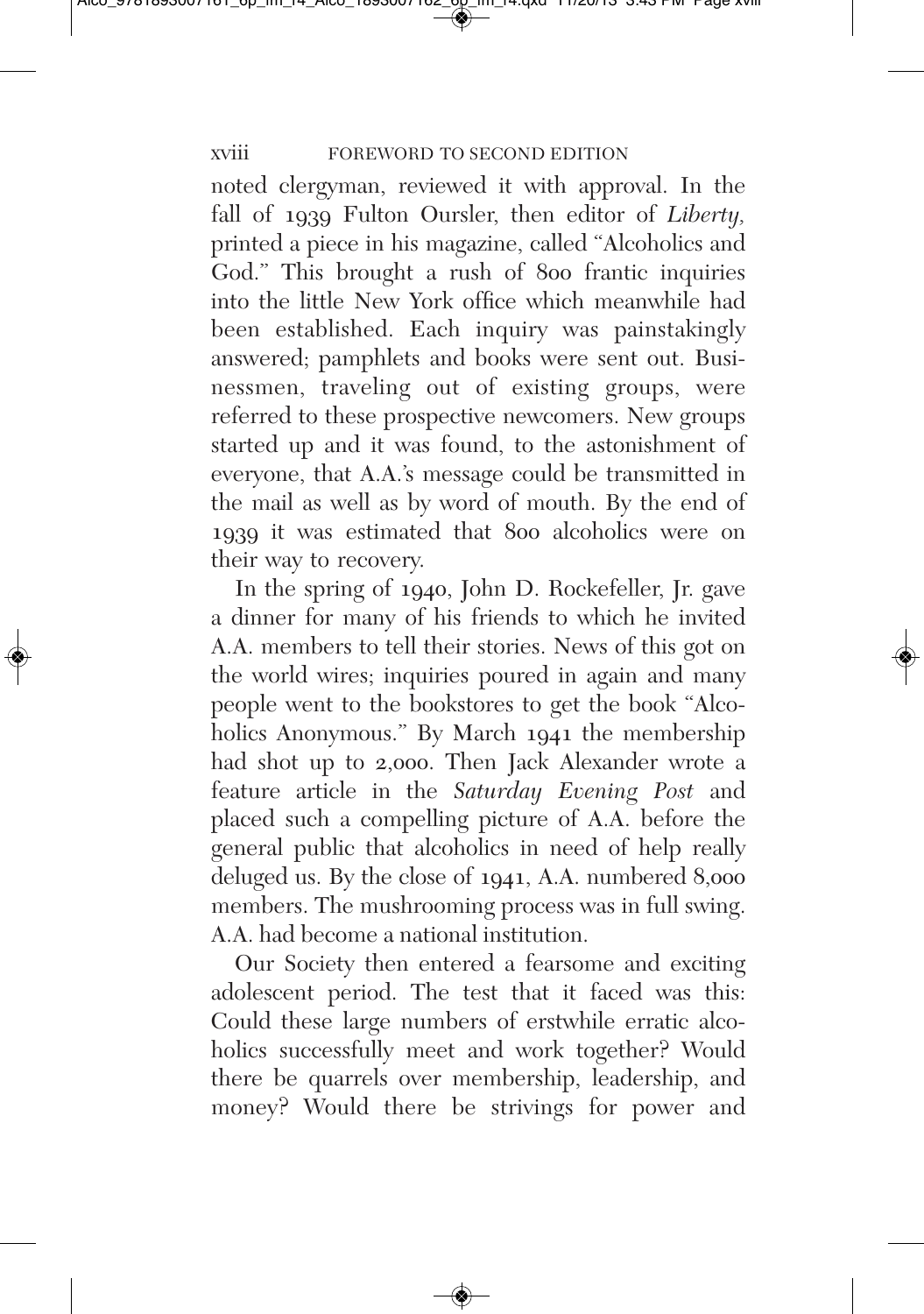prestige? Would there be schisms which would split A.A. apart? Soon A.A. was beset by these very problems on every side and in every group. But out of this frightening and at first disrupting experience the conviction grew that A.A.'s had to hang together or die separately. We had to unify our Fellowship or pass off the scene.

As we discovered the principles by which the individual alcoholic could live, so we had to evolve principles by which the A.A. groups and A.A. as a whole could survive and function effectively. It was thought that no alcoholic man or woman could be excluded from our Society; that our leaders might serve but never govern; that each group was to be autonomous and there was to be no professional class of therapy. There were to be no fees or dues; our expenses were to be met by our own voluntary contributions. There was to be the least possible organization, even in our service centers. Our public relations were to be based upon attraction rather than promotion. It was decided that all members ought to be anonymous at the level of press, radio, TV and films. And in no circumstances should we give endorsements, make alliances, or enter public controversies.

This was the substance of A.A.'s Twelve Traditions, which are stated in full on page 561 of this book. Though none of these principles had the force of rules or laws, they had become so widely accepted by 1950 that they were confirmed by our first International Conference held at Cleveland. Today the remarkable unity of A.A. is one of the greatest assets that our Society has.

While the internal difficulties of our adolescent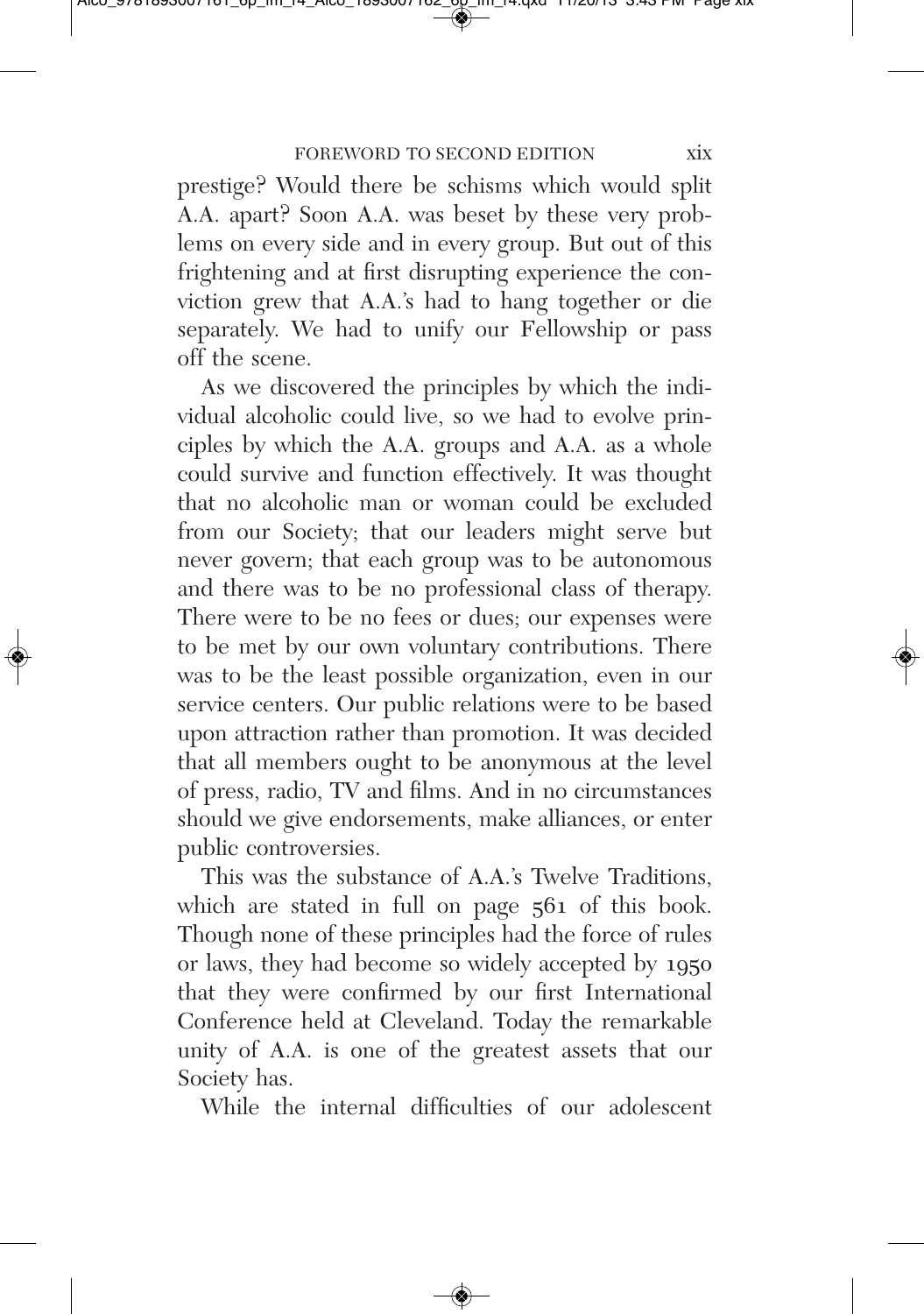period were being ironed out, public acceptance of A.A. grew by leaps and bounds. For this there were two principal reasons: the large numbers of recoveries, and reunited homes. These made their impressions everywhere. Of alcoholics who came to A.A. and really tried, 50% got sober at once and remained that way; 25% sobered up after some relapses, and among the remainder, those who stayed on with A.A. showed improvement. Other thousands came to a few A.A. meetings and at first decided they didn't want the program. But great numbers of these—about two out of three—began to return as time passed.

Another reason for the wide acceptance of A.A. was the ministration of friends—friends in medicine, religion, and the press, together with innumerable others who became our able and persistent advocates. Without such support, A.A. could have made only the slowest progress. Some of the recommendations of A.A.'s early medical and religious friends will be found further on in this book.

Alcoholics Anonymous is not a religious organization. Neither does A.A. take any particular medical point of view, though we cooperate widely with the men of medicine as well as with the men of religion.

Alcohol being no respecter of persons, we are an accurate cross section of America, and in distant lands, the same democratic evening-up process is now going on. By personal religious affiliation, we include Catholics, Protestants, Jews, Hindus, and a sprinkling of Moslems and Buddhists. More than 15% of us are women.

At present, our membership is pyramiding at the rate of about twenty per cent a year. So far, upon the